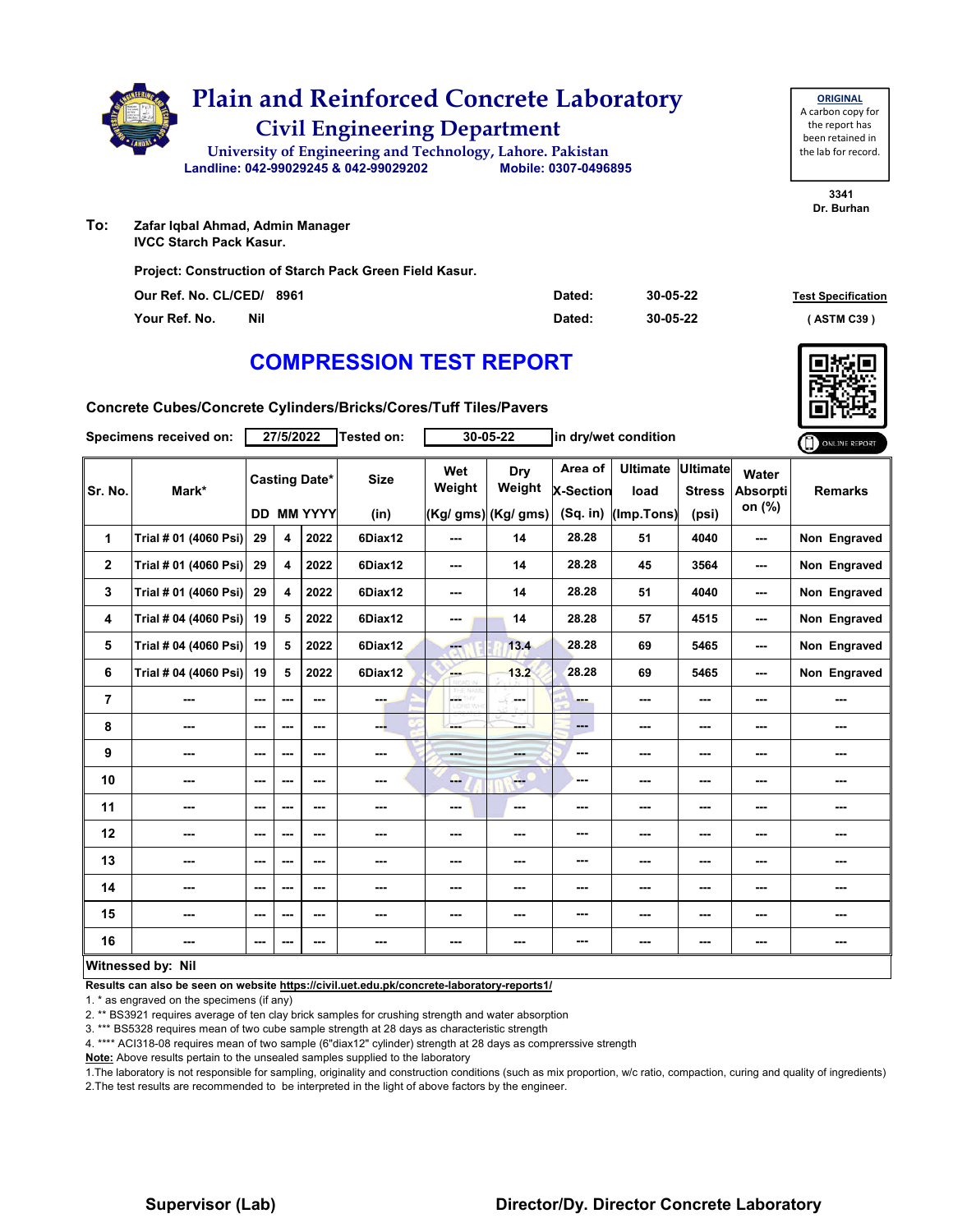

**To: Admin Manager**

**Ivcc Pvt. Ltd, Lahore.**

**Project: Construction of Starch Pack Green Field Kasur.**

| Our Ref. No. CL/CED/ 8960 | Dated: | 30-05-22 | <b>Test Specification</b> |
|---------------------------|--------|----------|---------------------------|
| Your Ref. No.<br>Nil      | Dated: | 18-05-22 | (ASTM C39)                |

**3282 Dr. Umbreen**

**ORIGINAL**

the report has been retained in

# **COMPRESSION TEST REPORT**

**Concrete Cubes/Concrete Cylinders/Bricks/Cores/Tuff Tiles/Pavers**

| Specimens received on: |                                            | 18/5/2022 |     |                          | <b>Tested on:</b> | 30-05-22      |                      | in dry/wet condition        |                         |                                  |                                    | ONLINE REPORT  |
|------------------------|--------------------------------------------|-----------|-----|--------------------------|-------------------|---------------|----------------------|-----------------------------|-------------------------|----------------------------------|------------------------------------|----------------|
| Sr. No.                | Mark*                                      |           |     | <b>Casting Date*</b>     | <b>Size</b>       | Wet<br>Weight | Dry<br>Weight        | Area of<br><b>X-Section</b> | <b>Ultimate</b><br>load | <b>Ultimate</b><br><b>Stress</b> | Water<br><b>Absorpti</b><br>on (%) | <b>Remarks</b> |
|                        |                                            |           |     | <b>DD MM YYYY</b>        | (in)              |               | $(Kg/gms)$ (Kg/ gms) | (Sq. in)                    | (Imp.Tons)              | (psi)                            |                                    |                |
| 1                      | Test Pile # 1 (4060<br>Psi)                | 22        | 4   | 2022                     | 6Diax12           | ---           | 13.4                 | 28.28                       | 63                      | 4990                             | ---                                | Non Engraved   |
| $\overline{2}$         | <b>Test Pile # 1 (4060)</b><br>Psi)        | 22        | 4   | 2022                     | 6Diax12           | ---           | 13.4                 | 28.28                       | 65                      | 5149                             | ---                                | Non Engraved   |
| 3                      | Test Pile # 1 (4060)<br>Psi)               | 22        | 4   | 2022                     | 6Diax12           | ---           | 13.6                 | 28.28                       | 63                      | 4990                             |                                    | Non Engraved   |
| 4                      | Test Pile # 2 (4060<br>Psi)                | 21        | 4   | 2022                     | 6Diax12           | ---           | 13.6                 | 28.28                       | 61                      | 4832                             | ---                                | Non Engraved   |
| 5                      | <b>Test Pile # 2 (4060)</b><br>Psi)        | 21        | 4   | 2022                     | 6Diax12           | --            | 13.4                 | 28.28                       | 69                      | 5465                             | ---                                | Non Engraved   |
| 6                      | Test Pile # 2 (4060<br>Psi)                | 21        | 4   | 2022                     | 6Diax12           | ---           | 14                   | 28.28                       | 65                      | 5149                             | ---                                | Non Engraved   |
| $\overline{7}$         | Test Pile # 3 & 4<br>(4060 Psi)            | 21        | 4   | 2022                     | 6Diax12           | $\omega$      | 14.2                 | 28.28                       | 73                      | 5782                             | ---                                | Non Engraved   |
| 8                      | <b>Test Pile # 3 &amp; 4</b><br>(4060 Psi) | 21        | 4   | 2022                     | 6Diax12           | ---           | 14                   | 28.28                       | 73                      | 5782                             | ---                                | Non Engraved   |
| 9                      | <b>Test Pile #3 &amp; 4</b><br>(4060 Psi)  | 21        | 4   | 2022                     | 6Diax12           | ---           | 14                   | 28.28                       | 73                      | 5782                             | ---                                | Non Engraved   |
| 10                     | Trial # 3 (4060 Psi)                       | 11        | 5   | 2022                     | 6Diax12           | ---           | 14                   | 28.28                       | 57                      | 4515                             | ---                                | Non Engraved   |
| 11                     | Trial # 3 (4060 Psi)                       | 11        | 5   | 2022                     | 6Diax12           | ---           | 14                   | 28.28                       | 69                      | 5465                             |                                    | Non Engraved   |
| 12                     | Trial # 3 (4060 Psi)                       | 11        | 5   | 2022                     | 6Diax12           | ---           | 14                   | 28.28                       | 63                      | 4990                             | ---                                | Non Engraved   |
| 13                     | ---                                        | ---       | --- | $\overline{\phantom{a}}$ | ---               | ---           |                      | ---                         | ---                     | ---                              | ---                                | ---            |
| 14                     | ---                                        | ---       | --- | $\sim$ $\sim$            | ---               | ---           | ---                  | ---                         | ---                     | ---                              | ---                                | ---            |
| 15                     | ---                                        | ---       | --- | $\overline{\phantom{a}}$ | ---               | ---           | ---                  | ---                         | ---                     | ---                              |                                    |                |
| 16                     | ---                                        | ---       | --- | ---                      | ---               | ---           | ---                  | ---                         | ---                     | ---                              | ---                                | ---            |
|                        | Witnessed by: Nil                          |           |     |                          |                   |               |                      |                             |                         |                                  |                                    |                |

**Results can also be seen on website https://civil.uet.edu.pk/concrete-laboratory-reports1/**

1. \* as engraved on the specimens (if any)

2. \*\* BS3921 requires average of ten clay brick samples for crushing strength and water absorption

3. \*\*\* BS5328 requires mean of two cube sample strength at 28 days as characteristic strength

4. \*\*\*\* ACI318-08 requires mean of two sample (6"diax12" cylinder) strength at 28 days as comprerssive strength

**Note:** Above results pertain to the unsealed samples supplied to the laboratory

1.The laboratory is not responsible for sampling, originality and construction conditions (such as mix proportion, w/c ratio, compaction, curing and quality of ingredients) 2.The test results are recommended to be interpreted in the light of above factors by the engineer.

#### **Supervisor (Lab) Director/Dy. Director Concrete Laboratory**